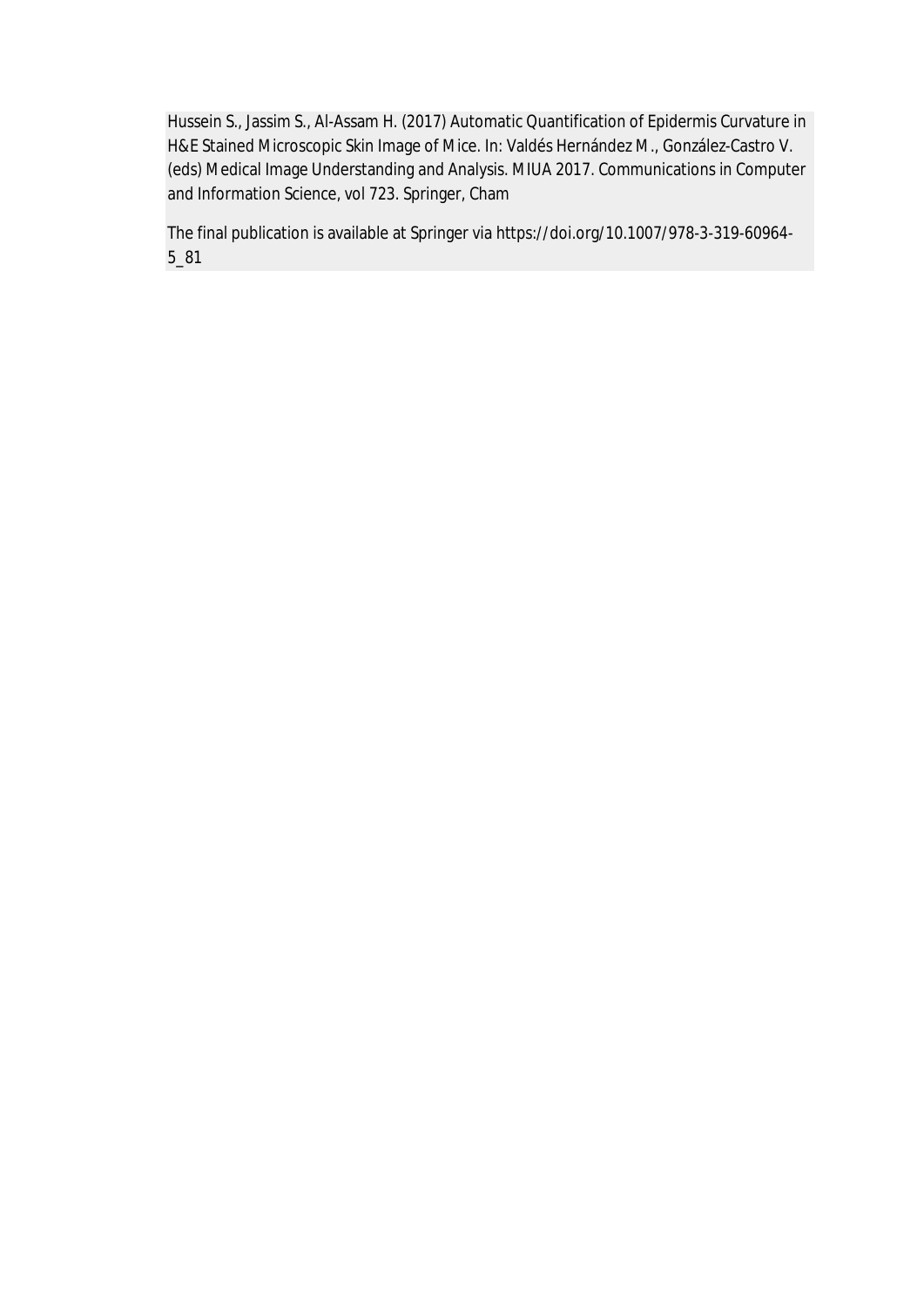changes resulting from local and systemic influences. As dermatology research requires a detailed understanding of skin structure and organization, which requires quantitative measurements, the automatic quantification of changes in skin structures has a variety of different applications for biological research. One requirement in this area is the accurate segmentation of the skin compartments followed by the assessment of various characteristics of those compartments. For example, changes in the curvature of the epidermis layer are often associated with many skin disorders, such as ichthyoses and generic effects of ageing [3]. Therefore, methods to quantify changes in the curvature are of a scientific and clinical interest. Arguably, this cannot be achieved without a reliable segmentation of different skin layers.

Traditional skin studies have utilized manual methods for the quantification of skin features, which is a challenging task due to the complexity of the analysis with big amount of datasets. However, there has been recently a move towards the automation of these techniques to improve accuracy and efficiency by reducing processing time and laboratory costs.

In previous works, one of the attempts to automate the analysis of skin layer in microscopic images was the introduction of the novel shapelet-based procedure for the epidermis boundaries identification and thickness measurement [4]. Later, a classification method was proposed to segment skin layers in images based only on their speckle information [5]. Another interesting work was a hybrid sequence segmentation and classification technique applied to split images into different channels by zstack deconvolution, fitting model of skin layer and their classification into epidermis and dermis [6]. Recently high-definition optical coherence tomography was employed for grey imaging subsurface skin tissues to segment the epidermis layer with using weighted least square based edge-preserving smoothing method with weighted median filter followed by wavelet techniques an [7]

Although all those methods gave great results, they do not allow automatic quantification of epidermis curvature, which is a crucial feature for gene identification and skin disorders diagnostic. In addition to above there wasn't any of methods achieve sub-segmentation of the epidermis layer into cornified and basal layer

In this paper, we propose an automated method to quantify and measure the curvature of the epidermis layer (cornified sub-layer). The ultimate aim is to use the measurements extracted from a large number of mutant mice to identify a list of genes responsible for significant alterations in the curvature of the epidermis.

The rest of the paper is organised as follows. Section 2 explains the proposed algorithm in details whereas section 3 presents the method of identifying the interesting genes using reference range (RR). Section 4 presents the data set used to test the proposal algorithm as well as the result of interesting genes responsible for changes in the epidermis curvature. Finally the section 5 summarises the whole paper by clarifying the aims of this work.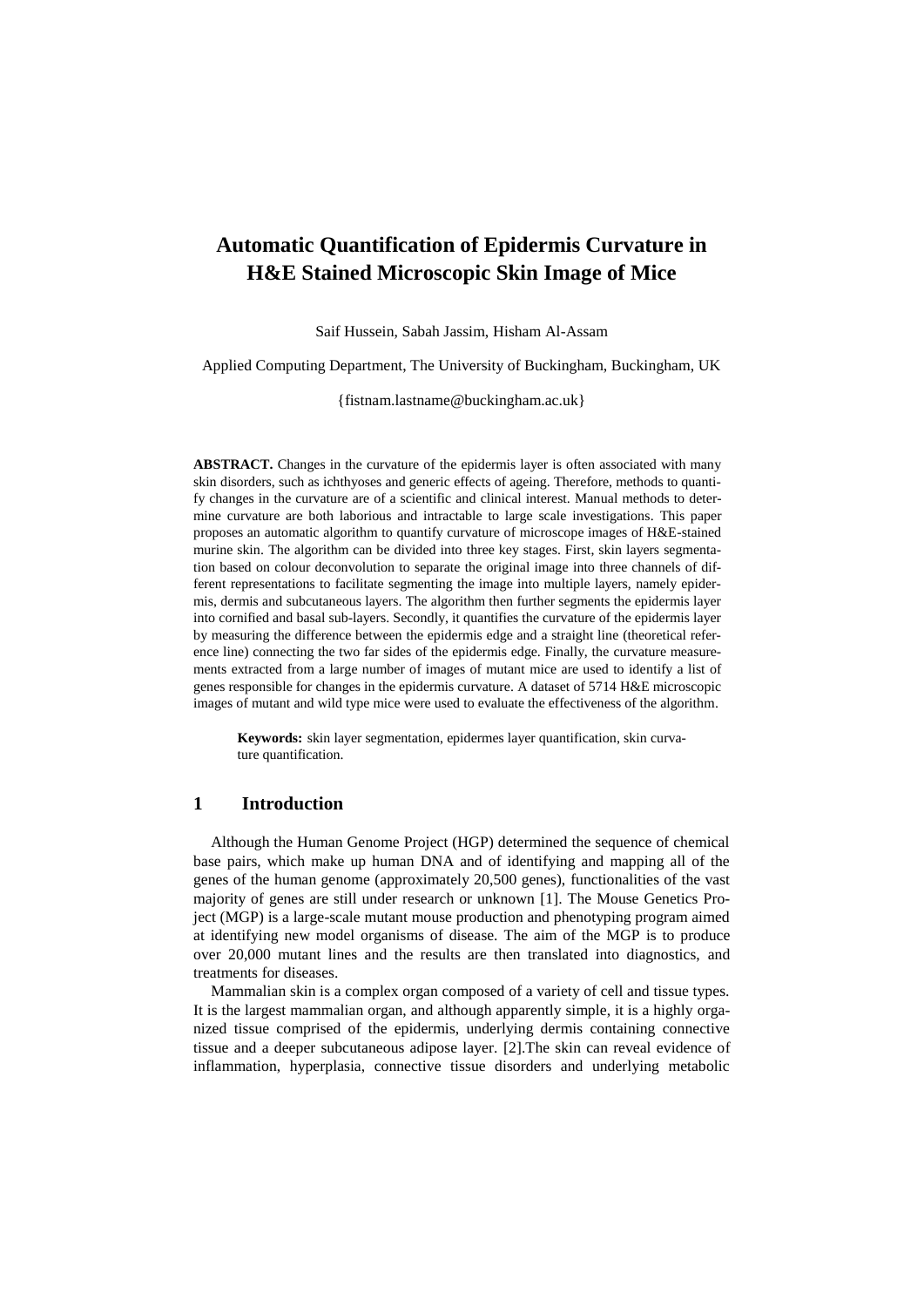# **2 The proposed Method**

The proposed method consist of an algorithm that automatically computes the curvature along the epidermis layer and identify the genes associated with significant changes in the curvature. It is summarized with an illustration in Figure 1, and works in 3 key stages.

- 1. Segments the skin image into its three layers, namely Epidermis, Dermis and Subcutaneous layers. And further segments the Epidermis layer into Cornified and Basal sub-layers [8].
- 2. Quantify the curvature of the epidermis layer by measuring the difference between the epidermis edge and a straight line (an artificial reference line) connecting the two far sides of the epidermis edge.
- 3. Using the curvature measurements extracted from a large number of skin images of mutant mice to identify a list of genes responsible for changes in the epidermis curvature.

The following subsections explain each of the key stages in details.



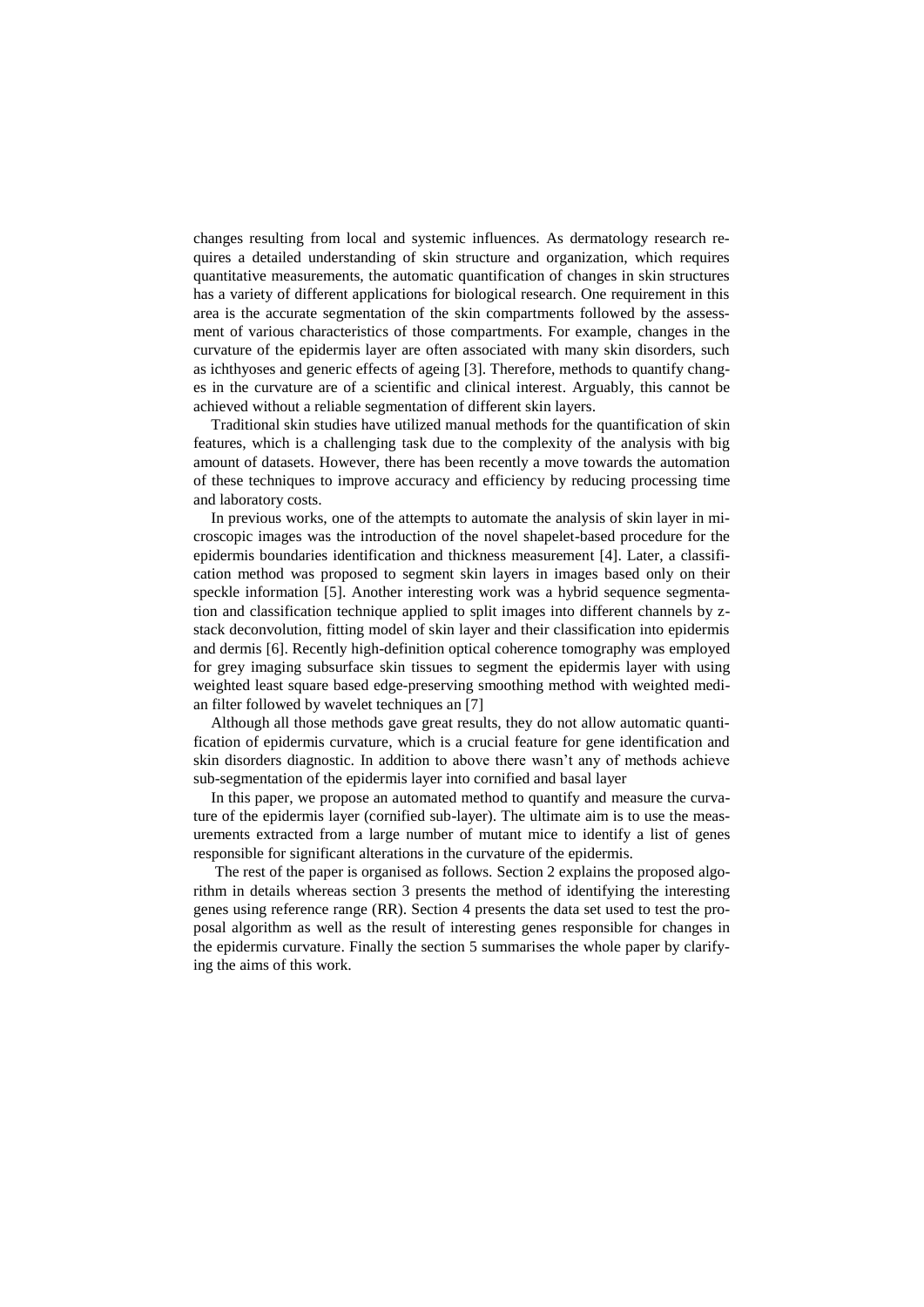### **2.1 Layers Segmentation algorithm**

Segmentation is an important step in the algorithm because the quality of the results is impacted by the quality of the underlying segmentation. Our algorithm uses adaptive colour deconvolution techniques on the H&E stain images to separate different tissue structures as shown in Figure 2 [8]. Then the algorithm uses a set of morphological operations with appropriate structural elements, such as image open, image close and image fill a gap. To further remove unwanted objects, logical operations, such as adding and multiplying images, have been applied to segment epidermis sub layers as illustrated in Figure 3.

**Fig. 2.Colour deconvolution A) Original image. B) Colour 2 deconvolution. C) Colour 3 deconvolution.**

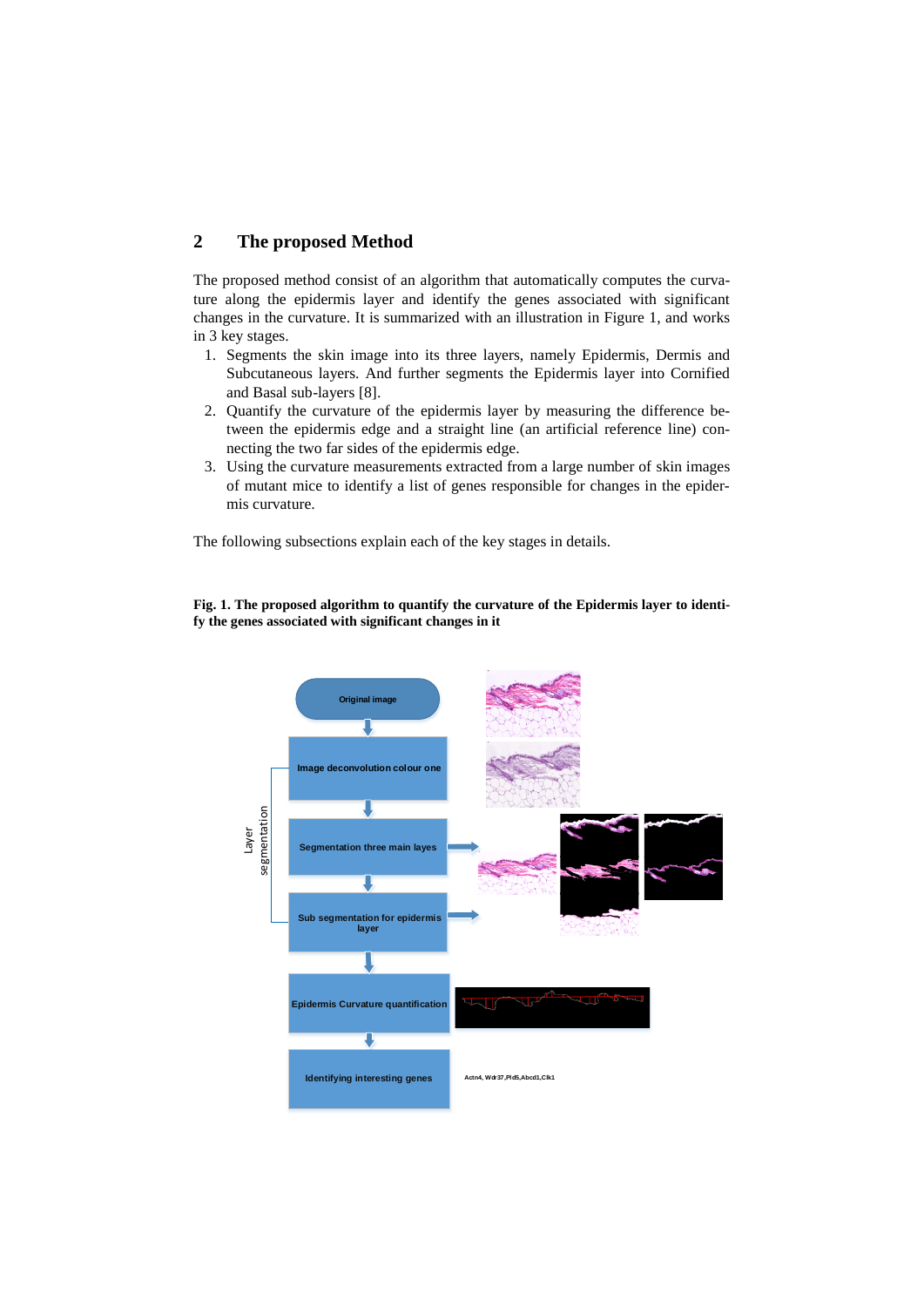



### **2.2 Quantifying the Curvature of the Epidermis Layer**

Accurate quantification of the curvature of the epidermis layer would provide new insights into relevant skin disease. Several studies showed that the curvature of rete ridges can vary in ageing or obesity [9]. Other studies found several skin disorders are associated with changes in epidermal junction characterization, such as psoriasis [10]. The proposed method to quantify the curvature relies on measuring the difference between the actual border of the epidermis and a straight reference line connecting the two far sides of the border. The curvature quantification stages can be summarized as follows.

- The border the cornified layers are first extracted from the binary mask of the layer obtained in the previous stage (Figure 4B and 4C). This is simply done by enlarging the mask by one pixel from the top and the bottom followed by subtracting the original mask from it.
- Select the top border (Figure 4D) and connect the far two sides using a theoretical reference line (the red line in Figure 4E).
- Calculate the distances between the points on the actual top border with the reference straight line as explained below.
- The mean of all distances is used a measure to represent the curvature of the epidermis.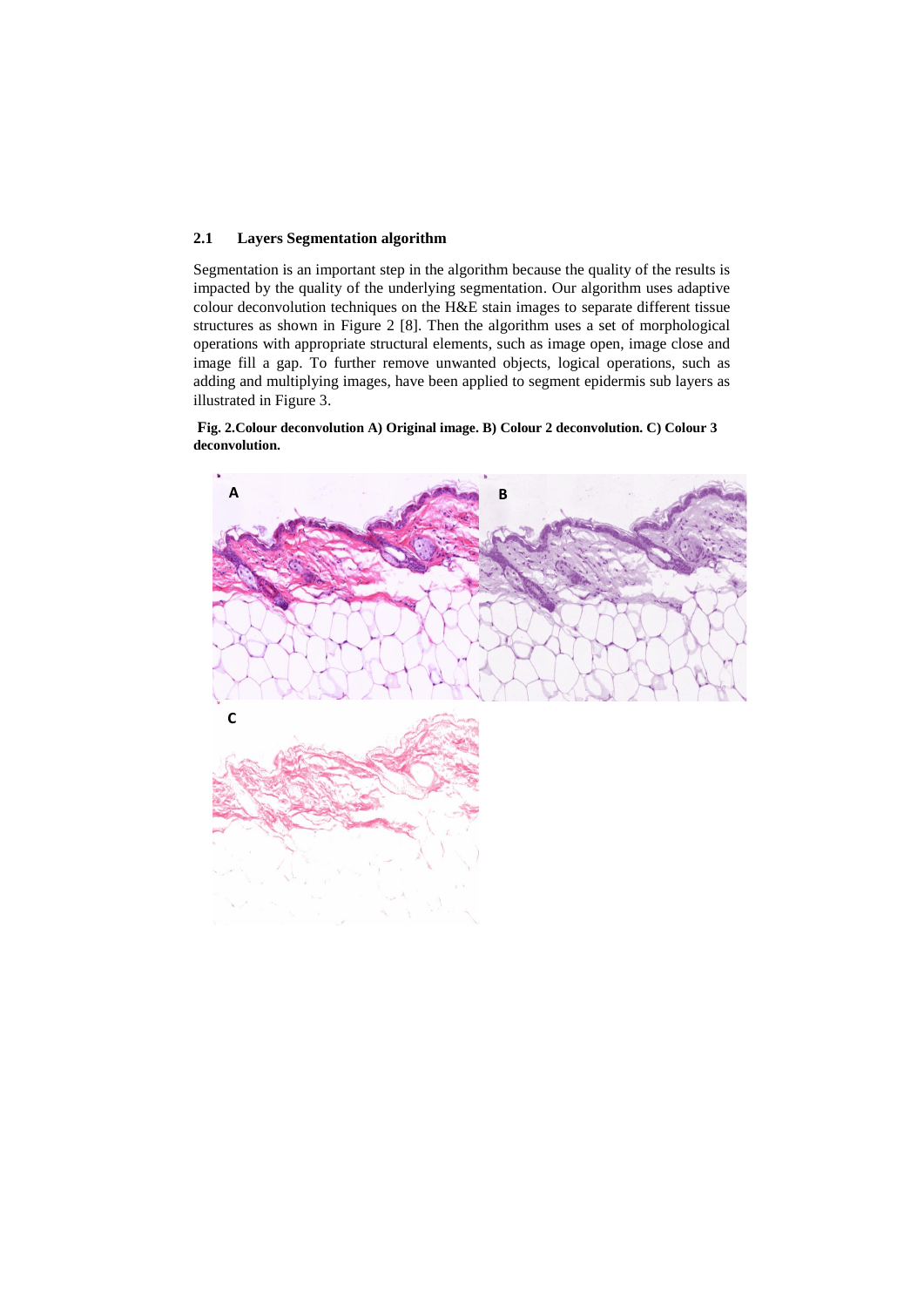The distance from a line (the reference line) with equation

$$
Ax + By + C = 0 \tag{1}
$$

to the point  $(u, v)$  [11] is:

$$
Distance = \frac{|Au + Bv + C|}{\sqrt{A^2 + B^2}}
$$
 (2)

The distance has been found between each points on the epidermis curve and the theoretical line (the red line on Figure 4E), which was define by the equation (1). After that, small distances (less that a threshold) are ignored as they are more likely to represent a noise. The mean of distances is calculated for each image to represent the curvature measurement. It is worth mentioning that all images have more or the less the same orientations close to horizontal.

## **Fig. 4. Representative images for each step of the automated image analysis method to find the curvature in the cornified layer**



NB: A) Original image. B) Cornified layer. C|) Border for the cornified layer. D) Bottom curvature line. E) Theoretical red line on bottom curvature line. F) Distance between theoretical red line and the bottom curvature line.

# 3 **Identifying the genes associated with changes in the curvature of the Epidermis**.

This paper follows a stringent protocol described by the MGP to identify interesting genotypes for further analysis [12], which can be summarised as follows. The reference range (RR) method is used to establish the distribution of the WT measurements for each genetic background. If 60% of the measurements obtained form images of a mutant mice falls outside the 95% confidence intervals (CI) of the RR range, the knocked-out gene for that mutant line is ladled as an interesting gene i.e. a gene that has led to significant changes to the epidermis curvature. The lower and upper 95% CI were computed by the following equations:

$$
Lower 95\% CI = S*1.64+M
$$
 (4)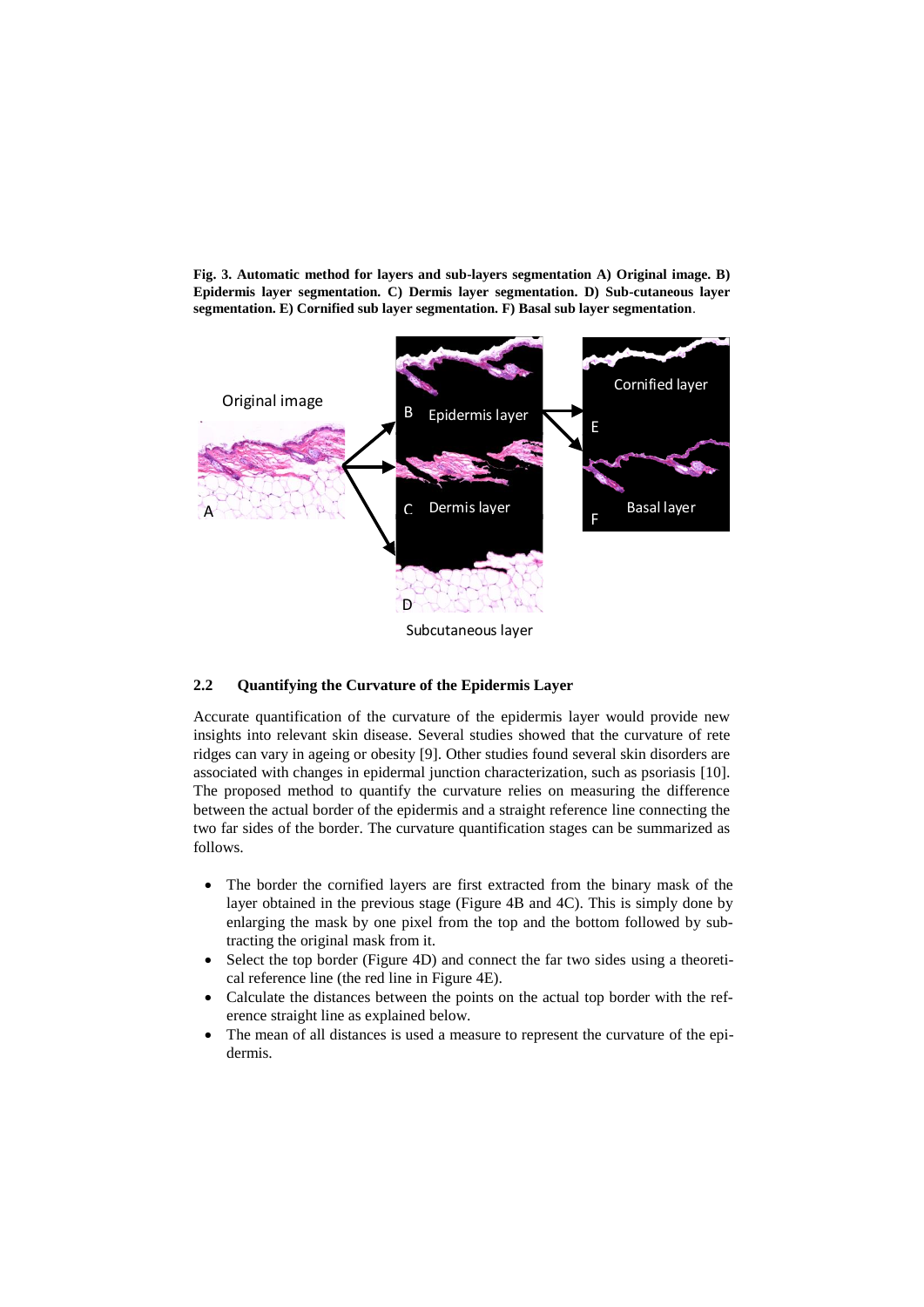Upper 95%  $CI = S *1.96 + M$  (5)

Where the M is the mean of the WT measurements, and S is the standard deviation. If the number of measurements from a mutant that are below the lower 95% CI was >60% or above the upper 95% CI was >60%, the gene of that particular mutant line is consider for future investigation by biologists.

# **4 Experiments.**

#### **4.1 Dataset**

The proposed method is tested on a dataset generated by the Wellcome Trust Sanger Institute (WTSI), which generates mouse genetic and phenotypic data, and distributes this data and resources to the scientific community. The program at WTSI to functionally annotate the mouse genome is illustrated. The primary phenotyping data generated by WTSI aims to discover genes involved in diseases. There are many other research projects that focus on the biological functions of genes in the mouse genetics area by WTSI, such as mouse behaviours, cancer and developmental genetics [13] .Data can be accessed via the mouse resources portal [\(http://www.sanger.ac.uk/mouseportal/\)](http://www.sanger.ac.uk/mouseportal/). H&E stained skin from 16 week-old female mice. The testing data set has 5714 H&E stained image with 20X of magnification and dimensions 1444X908. The images contained 29 wild-type (WT) animals and 116-knockout animal selected randomly by WTSI. There were 2-3 slides available from each animal, and 6-10 images per slide (captured at the magnification and resolution above) were created.

#### **4.2 Results**

As it is not feasible to manually check the segmentation accuracy of 5714 images, we took random sample of 500 images. By close manual examination, we found that 18 images out of the 500 image were not segmented successfully as shown in Figure 5 i.e. the segmentation algorithm achieved an accuracy about 96.4%.

As for the analysis results based on the RR method explained above, we identify 32 genotypes responsible for changes in the Epidermis curvature. Figure 6 shows 18 genotypes (e.g. Actn4/ Actn4) in which the curvature measurements are bigger than the RR 95% CI upper threshold whereas Figure 7 shows 14 genotypes (e.g. Wdr37) in which the curvature measurements are smaller than the RR 95% CI lower threshold

Figure 8 shows an example of these interesting genotypes, particularly Actn4/ Actn4 that increase the curvature in the epidermis layer and Wdr37 that is associated with a decrease in curvature. Figure 8 shows example of images, which have increased and decrease in the curvature of the epidermis layer of the H&E microscopic images in the mice skin.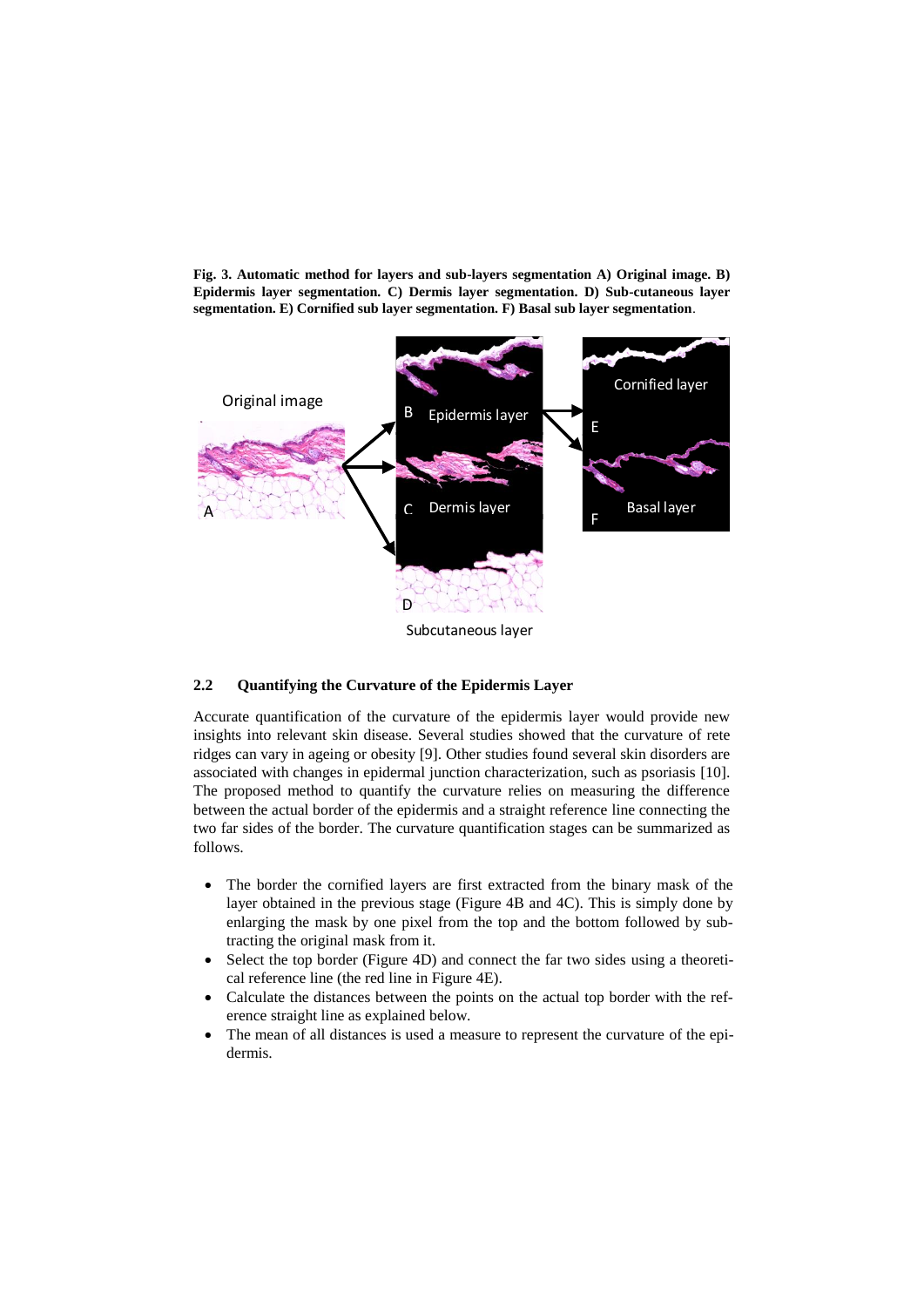#### **Fig. 5. Segmentation accuracy, A) Bad segmentation. B) Good segmentation**



#### **4.3 Curvature Accuracy Compared With Manual**

Twenty five images was selected randomly from development data set (5714 images), then a manual technique was used to quantify the curvature in the epidermis layer to determine the truth distance values. Next the comparing operation has been done, which was clarified in Figure 7, with the automatic result, which  $R^2$  value, was 0.90, has used to measure the approach data to the fitted linear line ground truth value of the distance was found, by calculate the distance between the epidermis layer and the reference line, which was connected between a start point and end point of the epidermis layer as shown in Figure 6, after that, the mean value was calculated for all distances values , for every single image, and then the comparison was applied between the mean value of the manual and the automatic method.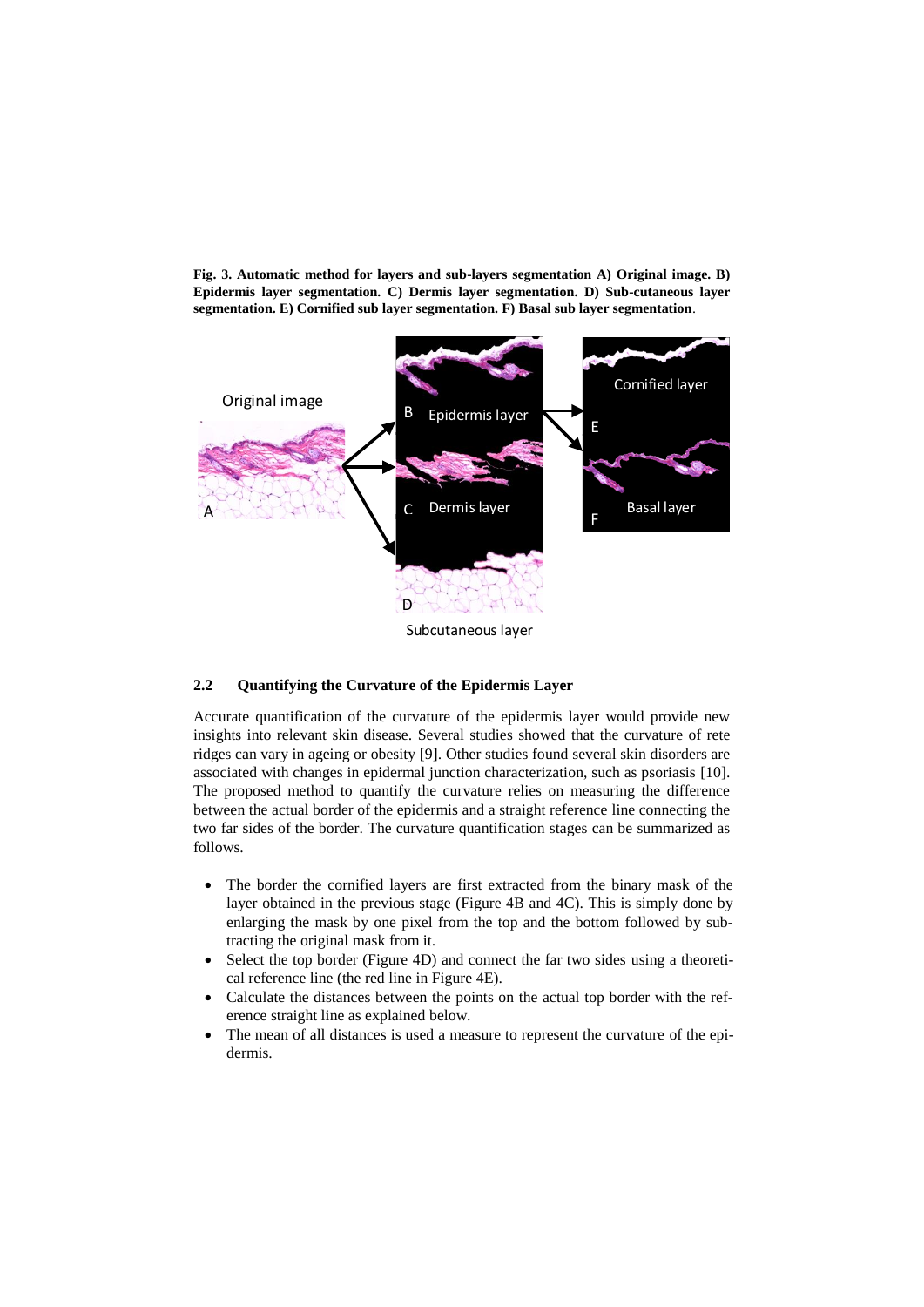

**Fig.6. Manual method for quantifying the curvature of epidermis layer**

**Fig.7. Comparison between manual and automatic method**

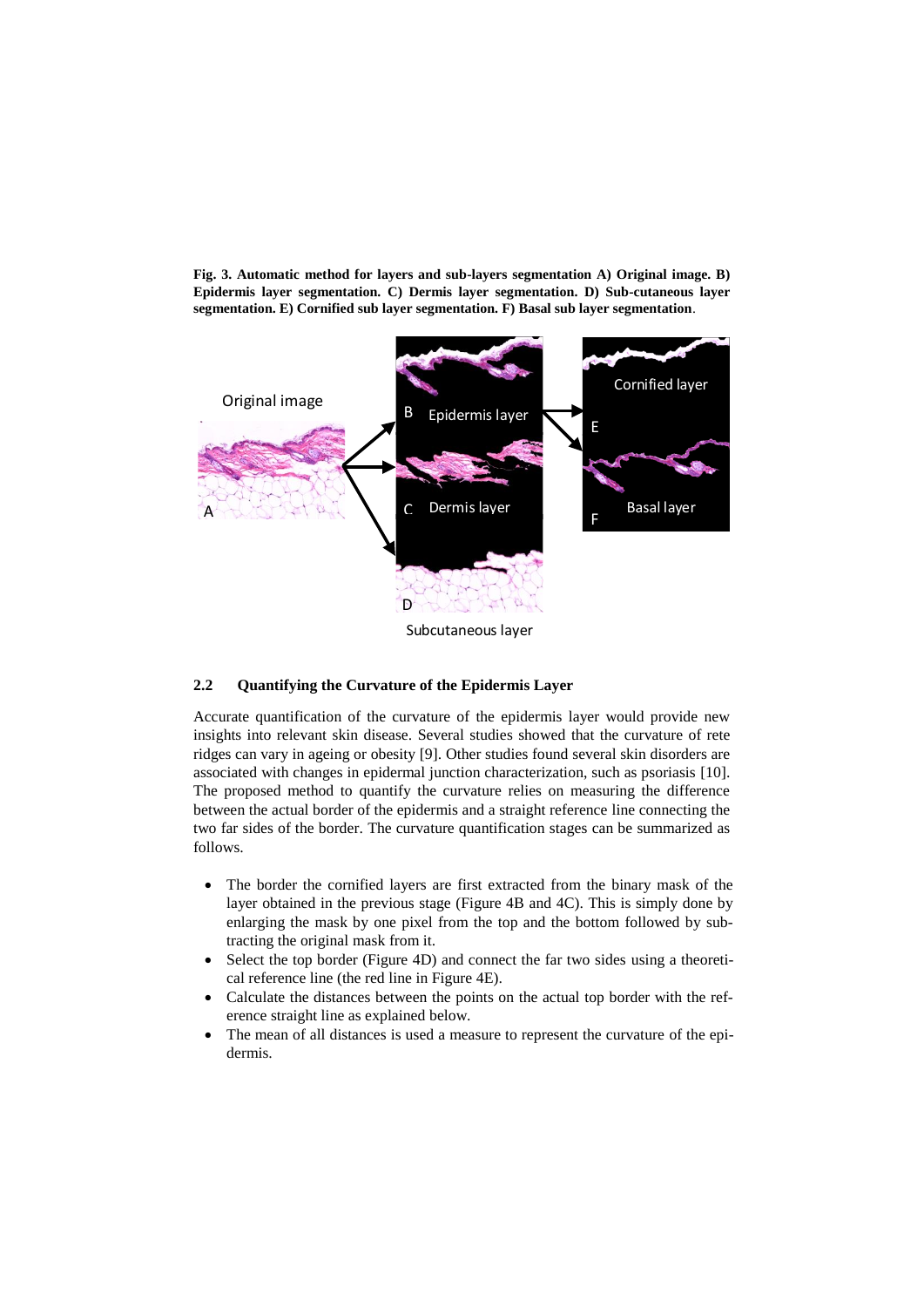# **5 Conclusion**

Biological image processing and analysis provides techniques that help scientists to evaluate the effects of environmental exposure and physiological changes in a research context. These techniques may also be used to evaluate the effect of the treatments and drug efficiency in the context of the drug discovery. All of these analysis techniques could also be applicable clinically. In all applications, novel combinations of image processing/analysis techniques and pipelines will save time and are expected to produce more accurate results that will ultimately help or improve the speed and quality of dermatology and cosmetic treatments. This paper described a method for quantifying the curvature of the epidermis to help identifying genes responsible for changes in the curvature. Experiments on a large set of microscopic images of mutant and WT mice demonstrated the effectiveness of the proposal.

**Fig. 8. Curvature in development data. From analysing 5714 development images, 18 genotypes showed curvature measurements bigger than RR 95% CI upper threshold.** 

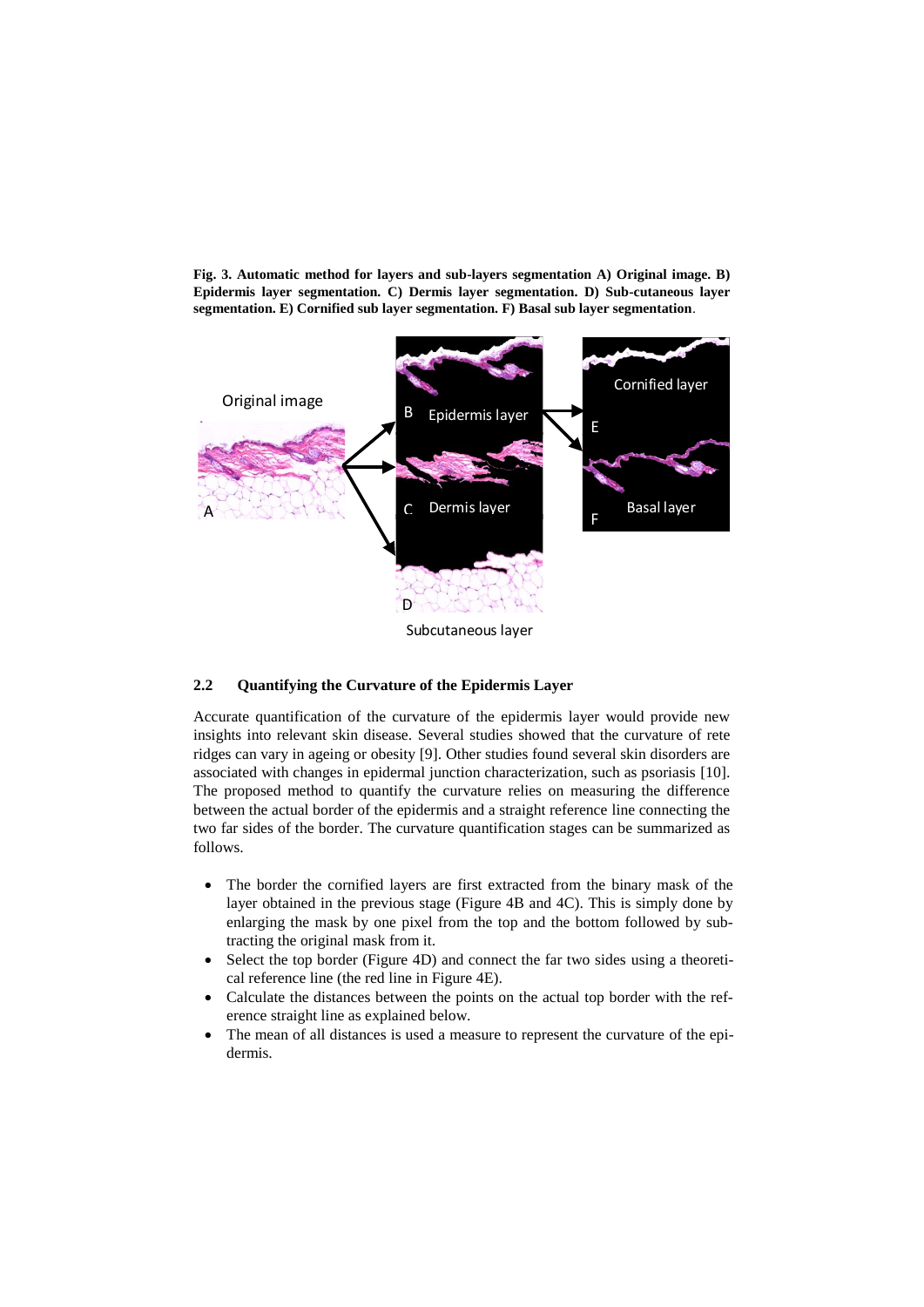

**Fig. 9. Curvature in development data. From analysing 5714 development images, 14 genotypes showed curvature measurements smaller than RR 95% CI lower threshold.**

**Fig. 10. Automatic estimation of interesting genes for curvature in epidermis layer**.



Original image



Increase the epidermis curvy Actn4



Decrease the epidermis curvy Wdr37